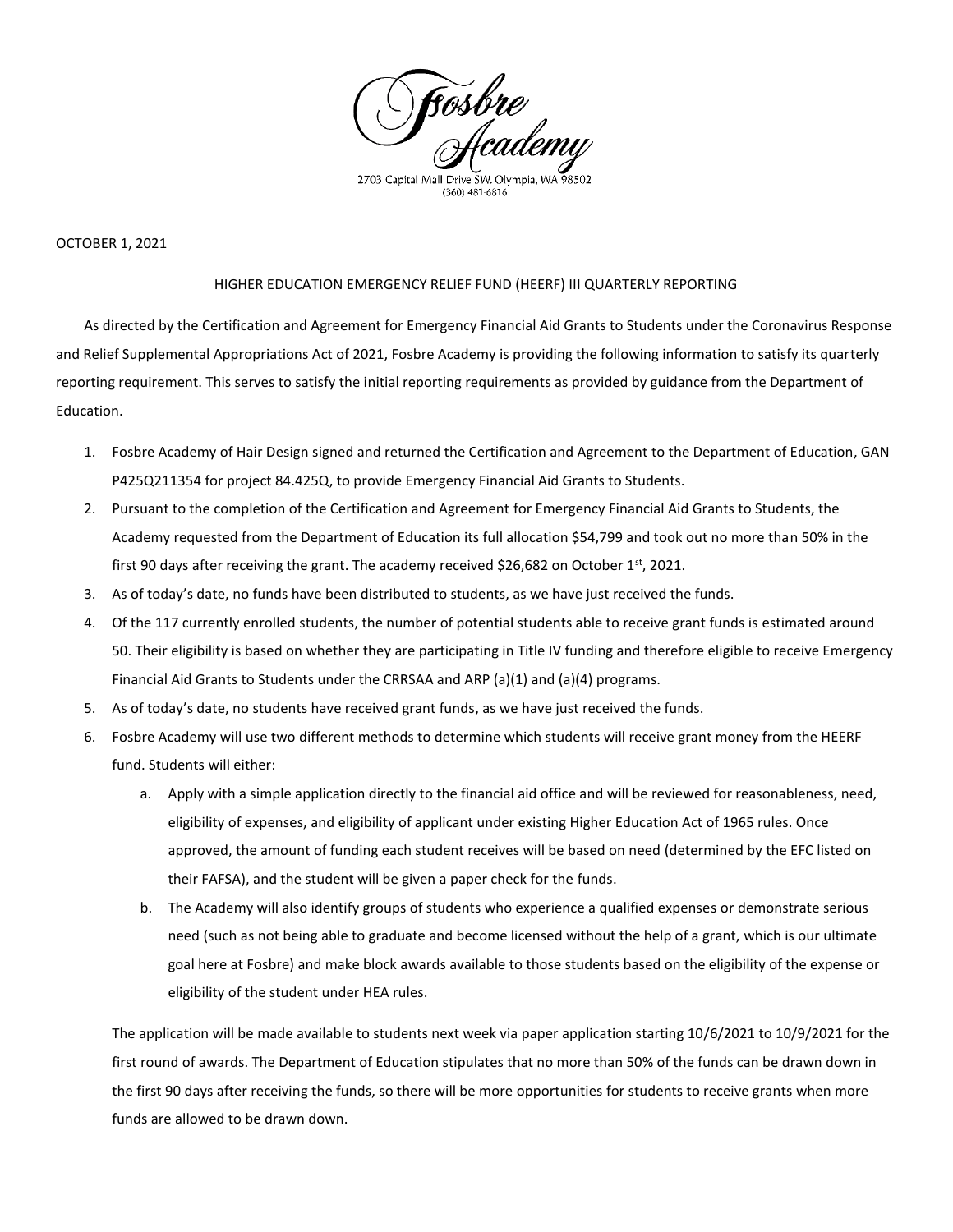7. Students with the most exceptional need or with the most qualified expenses will be considered first depending on eligibility requirements. At Fosbre Academy of Hair Design, SAP is maintained with an 80% or higher attendance rate and a 76% or higher GPA. Students who wish to self-identify and apply will have to be enrolled full time in one of the Academy's licensures programs and in good academic standing. These students will be given grant funds at specific levels depending on the EFC (expected family contribution) listed on their FAFSA application. The amount of funds given to students who are chosen to receive grant funds based off qualified expenses or demonstrating critical need will be decided on a case-by-case basis following the same guidelines the financial aid department would use to make a professional judgement. Once all the funds have been drawn down and the bulk of the funds are distributed to students with the greatest need, the Academy will reevaluate how to disburse the remaining grant money to the student body.

At no point in time will grant funds be distributed to students based on race, color, sex, religion, sexual orientation, political or other opinion, national or social origin, gender-identity, birth, or other status such as disability or age. Neither will the Academy qualify the offer of a grant to a student based on how they choose to use the funds. Grant money will not be applied to a student's ledger for tuition or other school related expenses unless authorized by the student in writing.

From this day forward the Academy will report how the funds are used each quarter until the funds have been fully distributed to the students.

All questions regarding HEERF funds can be directed to the Financial Aid Department/Administrator at [jana@fosbre-academy.com](mailto:jana@fosbre-academy.com) or reception@fosbreacademy.com.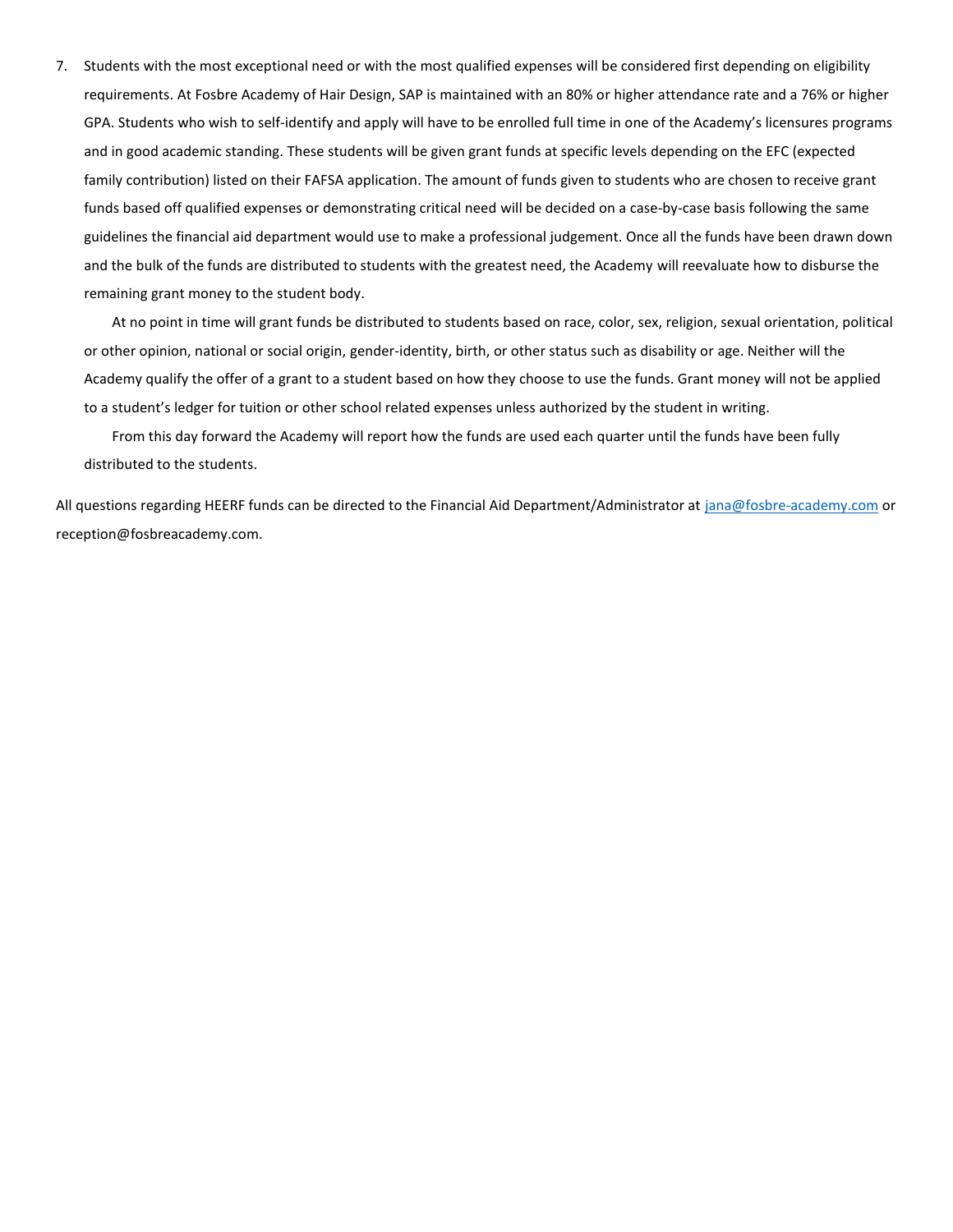# **FOSBRE ACADEMY**

### **HEERF Emergency Grant Funds Disbursement Policy**

## **Purpose of Policy**

The purpose of this policy is to Distribute Emergency Financial Aid Grants to Students Under the Coronavirus Response and Relief Supplemental Appropriations Act of 2021. And, to track administrative staff time involved in distributing the emergency funds and account for every dollar disbursed.

## **Application for Emergency Grant Funds**

The U.S. Department of Education has made Emergency Financial Aid Grants available to students of our institution who need financial support due to the disruption caused by Coronavirus. Students will be provided an application for these funds. The application will be distributed to students in person at the financial aid office. The application permits students to apply for these need-based grants. Campus administration will use the information students provide to determine their eligibility for a grant and the amount for which they will be eligible. Each student will be eligible for only one grant, and only one application will beconsidered per student. Students are asked to fill out this information neatly and completely and provide it to the Financial Aid Office or the school owner. Only enrolled students who are participating in courses actively at the time of the receipt of the application, and who are in Good Standing will be eligible to receive a grant. For the purposes of this policy, "Good Standing" means students maintain Satsfactory Academic Progress with at least 80% attendance and at least 76% GPA. Students not maintaining SAP may still be considered if attendance or GPA has suffered due to special circumstances and will be considered on case-bycase basis. Students have one school week, to return the application to the school in order to be considered for the first round of available grant funds. Applications handed in after 10/13/2021 may be considered for when the next round of funds can be drawn down based on the cash management principles outlined by the Department of Education and the G5 system. Applications will be reviewed and funds will be disbursed in a timely manner in accordance with the guidelines set by the Department of Education. See Attachment C for the Application

## **Method to Determine Student Eligibility**

Eligibility is limited to students that are using Federal Student Aid to attend Fosbre Academy, who are currently enrolled, actively participating in a course, and who are in Good Standing. For the purposes of this policy, "Good Standing" means; the student is maintaining Satisfactory Academic Progress with at least 80% attendance rate and at least 76% GPA

## **Method to Determine Award Amounts**

To determine award amounts and which students need assistance, a spreadsheet with a student roster will be created from the returned and completed applications the school has received, as well as FAFSA applications. Recipients for these funds will fall into one of two categories, those who submit applications and those who the Financial Aid Office determines are in need. For those that submit applications the funds may be used for eligible living expenses such as room and board, personal and/or child care, and technology. Students who are chosen by the Financial Aid Office can use the funds for living expenses as well or they can choose to apply it to their student account/ledger for tuition or other education related expenses. (We do not require students to use their grant money for tuition or condition their receipt of grant funds on whether or not they will used it for tuition). We are choosing this method to determine award amounts so we can maximize the number of students we are able to help.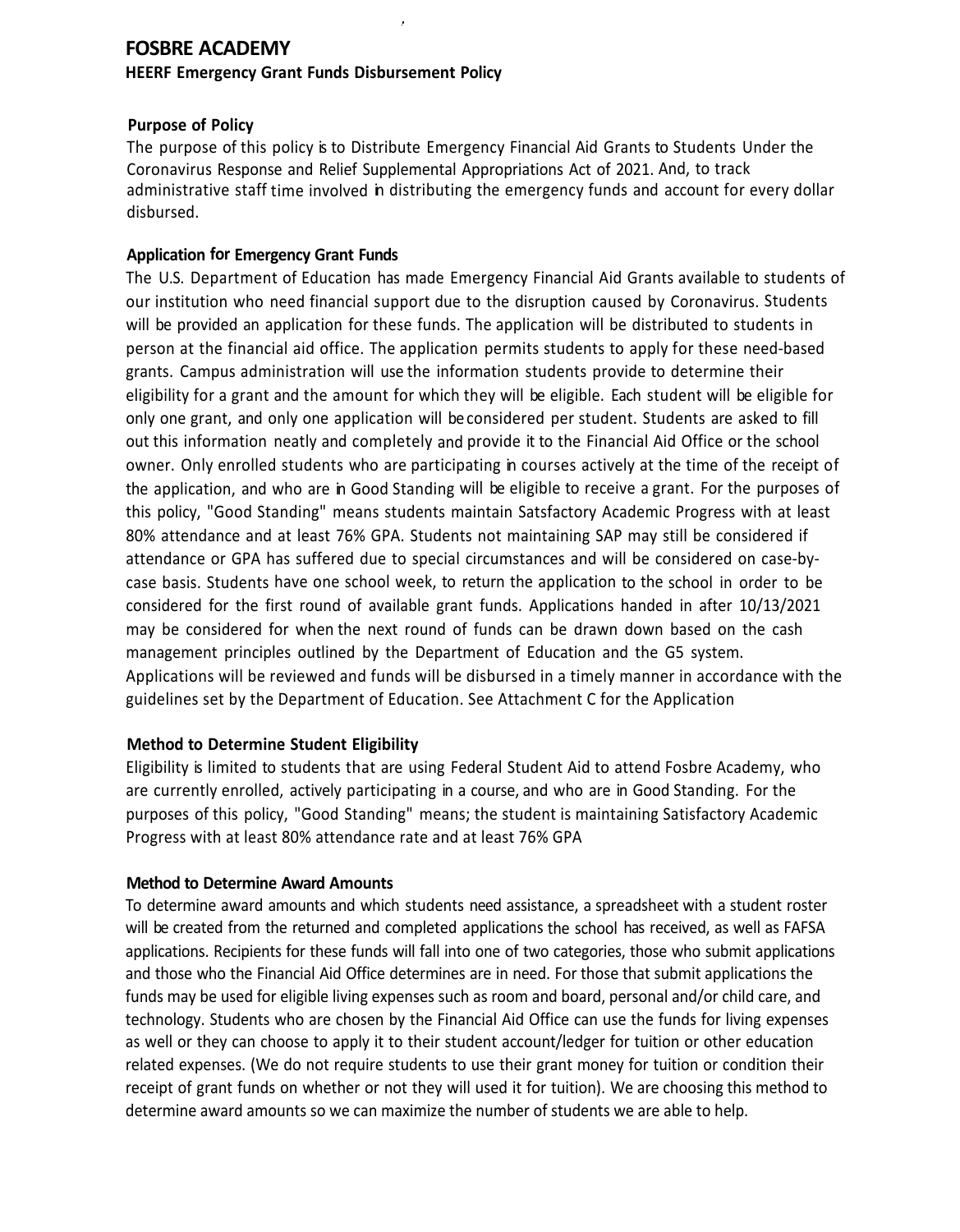The Base Amount for students who choose to submit an application would be \$650 and decrease depending on how many items are checked that they are solely responsible for. It will also depend on the EFC listed on the students FAFSA.

The Base Amount is the starting point for determining award amounts. After the Base Amounts have been established for each student, staff will determine the amount of the remaining grant funds. If the remaining amount is more than 50% of the beginning amount, all students will receive another full Base Amount of their selected items of need. This process will be repeated until there are no longer enough grant funds to be distributed in the full amount, for each category for students who apply. This procedure will ensure all eligible students receive the funding they requested and that all funding is disbursed and accounted for.

Room and Board = \$450

Personal (health care, child care etc) = \$150

### Technology= \$50

Students who are chosen based on qualified expenses or who demonstrate need will be chosen from students who qualify for financial aid but did not qualify for Federal Pell Grants. Many students have special circumstances due to job loss or underemployment because of the pandemic and amounts will be decided on a case by case basis. The financial aid office will use the same principles of professional judgment to decide who is eligible and for what amounts.

The total amount of funding available to be disbursed among eligible students from FOSBRE ACADEMY is \$54,799.

#### **Method to Inform Student of Eligibility, Award Amount and Allowable Purposes**

After an eligible students' award amount has been determined, they will be sent a form which states the amount of the award and the purposes it can be used for. They will need to sign and return the letterto the Financial Aid Office. If a student is deemed ineligible, the Financial Aid office will make an appointment to speak with the student to explain why. See Attachment D for Award Letter.

#### **Method to Distribute Funds to Individual Students**

Once the signed award letter has been received by the school, it will be signed by the school owner. A check in the amount of the award will be issued to the student, along with a signed copy of the award letter.

#### **Method of Tracking Staff Time and Tracking of Awards**

All award amounts will be recorded in a ledger, to include the date of the award, the amount of the award, and the student the award was issued to. All time that staff spends on the above outlined processes, will be recorded in a spreadsheet that shows dates, times, and function a staff member was involved in.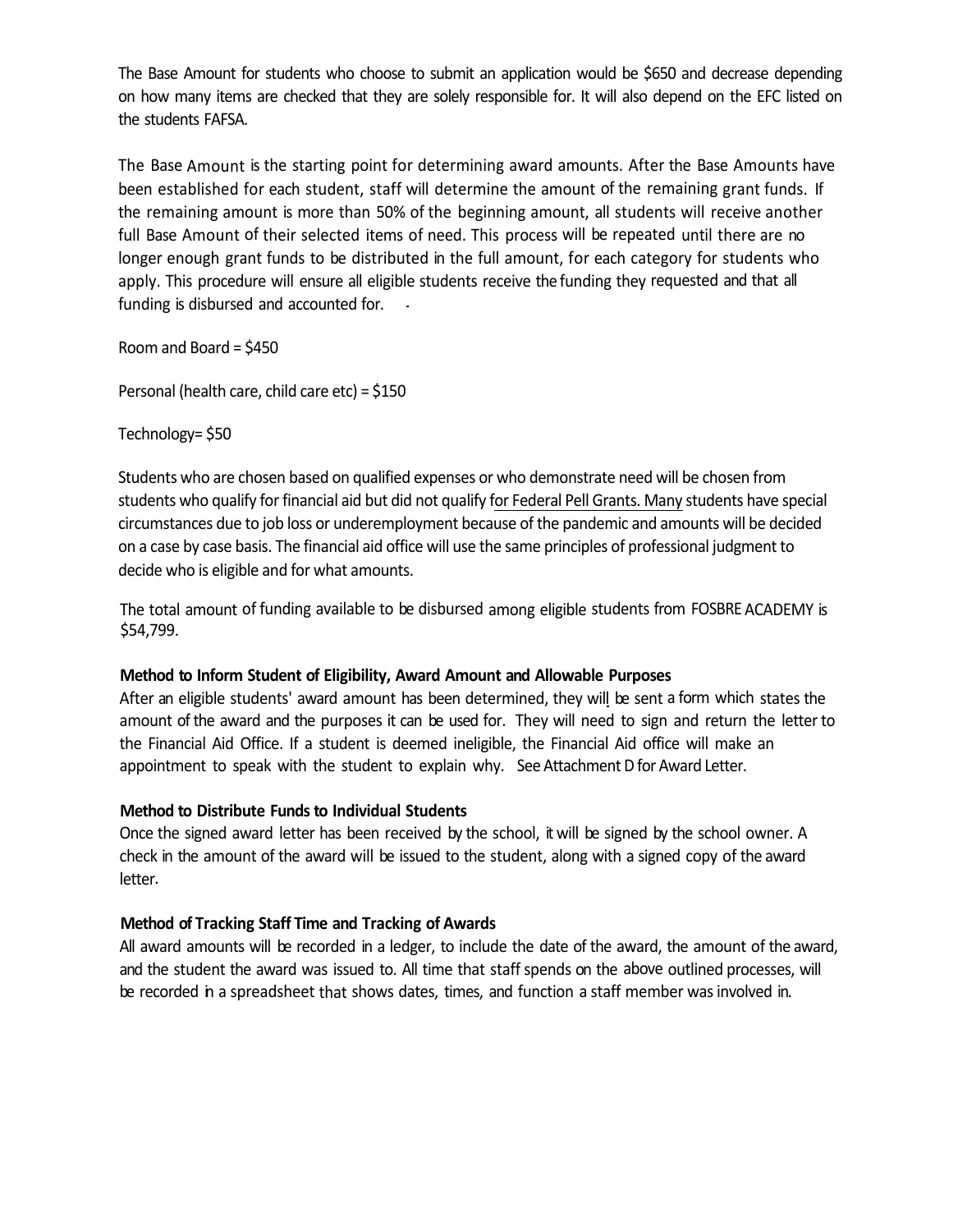### Attachment B

10/1/2021

## FOSBRE ACADEMY Students,

The U.S. Department of Education has made Emergency Financial Aid Grants to students of our institution who need financial support for their expenses due to the disruption that Corona-virus has caused. Student applications will be considered for these funds, as well as groups of students with qualified expenses or who demonstrate need. The application will be distributed by the financial aid office. The application permits students toapply for these need-based grants. Campus administration will use the information students provide to determine their eligibility for a grant and the amount for which they will be eligible. Each student will be eligible for only one grant, and only one application will be considered per student. Students are asked to fill out this information neatly and completely and return it to the Financial Aid Office. Eligibility is limited to students that are using Federal Student Aid to attend, who are currently enrolled, and actively participating in a course at FOSBRE ACADEMY. They must also be maintaining Satisfactory Academic Progress with at least an 80% attendance rate and a GPA of 76% or higher. In order to disburse funds to students in a timely manner, any applications received after 10/13/2021 will have to be evaluated for a later disbursement.

All applications must be signed, dated, and submitted by 10/13/2021 for the initial round of funds. Another round of funds will be offered after they are available to be drawn down based on the cash management principles outlined by the Department of Education and the G5 system. Applications will be reviewed and funds will be disbursed in a timely manner in accordance with the guidelines set by the Department of Education.

If you have any questions regarding this, please let us know.

Sincerely,

Jana Leicht Financial Aid And Operations Manager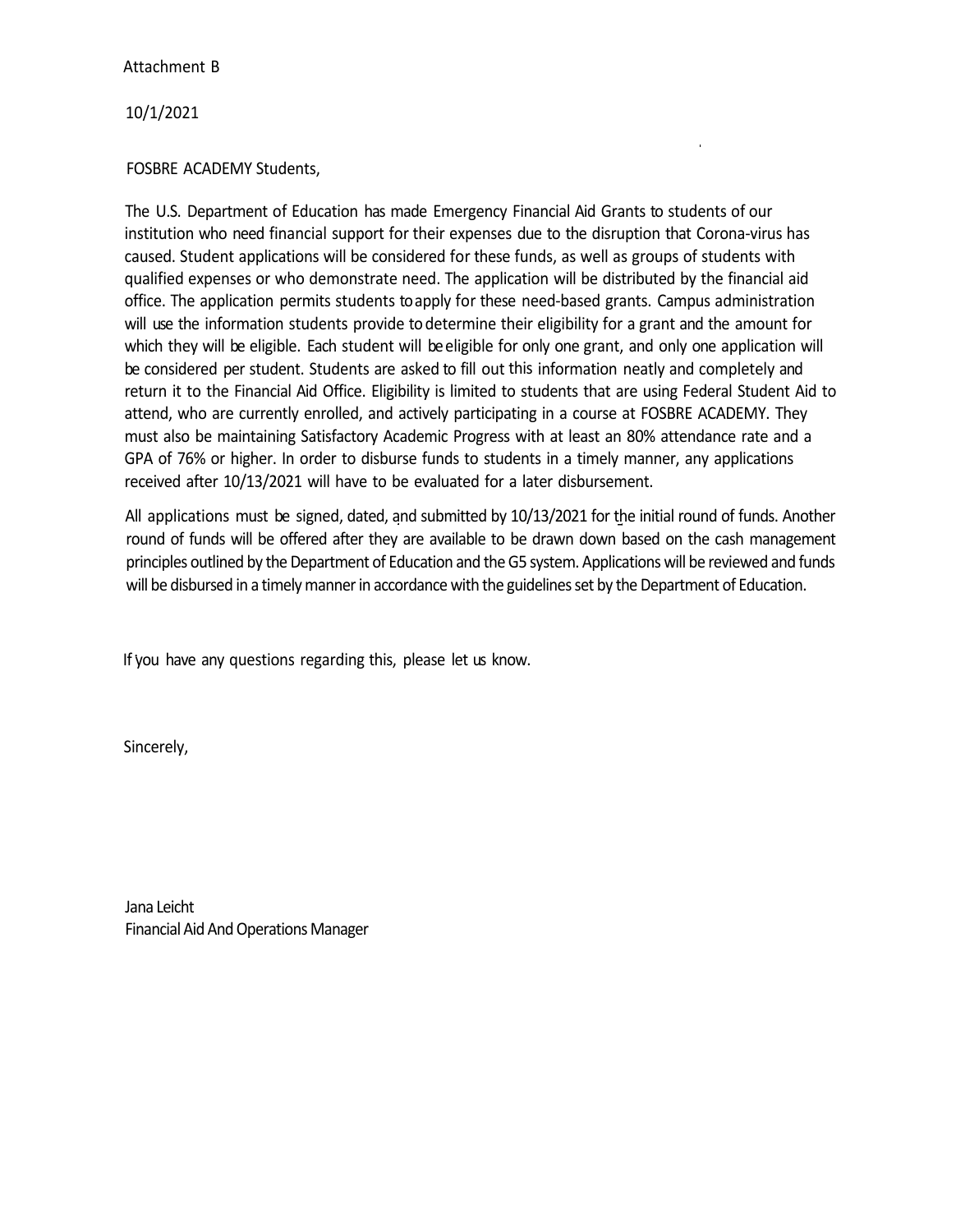## Attachment C

### **FOSBRE ACADEMY Emergency Financial Aid Grants to Students Under the Coronavirus Response and Relief Appropriations Act of 2021 Application**

The U.S. Department of Education has made Emergency Financial Aid Grants to students of our institution who need financial support for their expenses due to the disruption that Coronavirus has caused. This application permits students to apply for these need-based grants. Campus administration will use the information you provide here to determine your eligibility for a grant and the amount for which you will be eligible. Each student will be eligible for only one grant, and only one application will be considered per student. Please fill out this information neatly and completely andturn it in to the Academy's Financial Aid Office. Eligibility is limited to students that are using Federal Student Aid to attend, who are currently enrolled, and actively participating in a course at FOSBRE ACADEMY. They must also be maintaining Satisfactory Academic Progress with at least an 80% attendance rate and a GPA of 76% or higher. In order to disburse funds to students in a timely manner, any applications received after 10/13/2021 will have to be evaluated when more funds become available.

Have you incurred expenses due to disruptions caused by the Coronavirus pandemic?

Ye s No

Check all situations that apply to you.

\_\_ I am financially responsible for my Room & Board (Housing and food expenses)

I am financially responsible for Personal expenses related to attending school (Health Care, Childcare or other items related to personal expenses associated cost of attendance)

\_\_ I am financially responsible for Technology related expenses

I attest that all information is true and accurate, and I am requesting a one-time Emergency Financial AidGrant to help cover the cost of expenses incurred due to the Coronavirus pandemic. I understand that I will be unable to revise this request after submitting it, and I understand that the administration of myschool will determine my eligibility for grant monies based on my responses to the questions above, and my academic standing.

|                                | Date: ________________                           |
|--------------------------------|--------------------------------------------------|
|                                |                                                  |
|                                |                                                  |
| For Administration use only    |                                                  |
| Administrator Name             | Administrator Position: 2008 2010 2021 2022 2023 |
|                                |                                                  |
|                                | DATE: __________________                         |
|                                |                                                  |
| Student Eligibility Amount: \$ |                                                  |